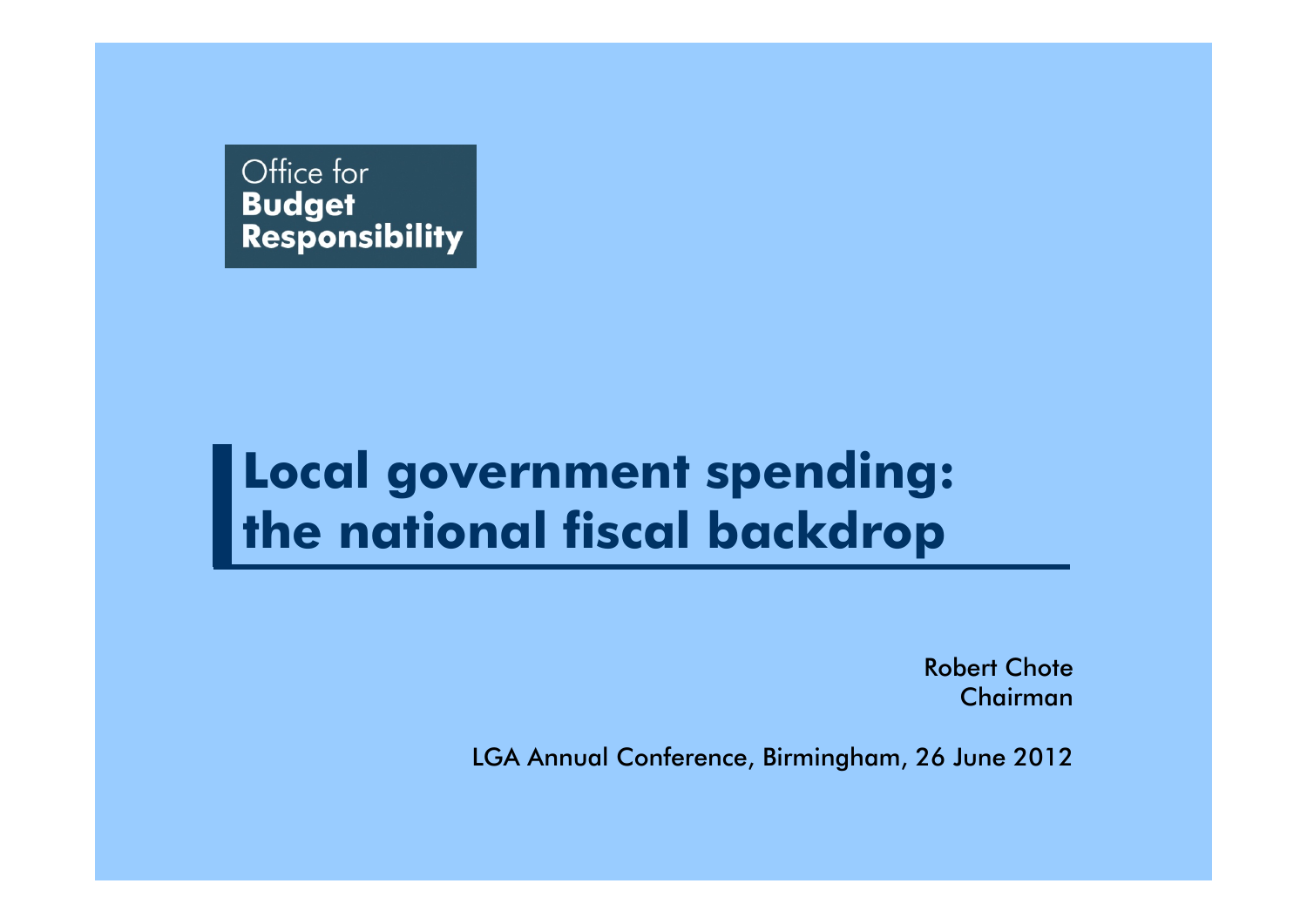### **What is the OBR?**

- Created in 2010 to provide independent and authoritative analysis of the public finances
- Produces the Budget and Autumn Statement forecasts of the economy and public finances
- Assesses progress against fiscal targets
- • Reports on the sustainability of the public finances and the health of the public sector balance sheet
- Scrutinises Treasury costing of policy measures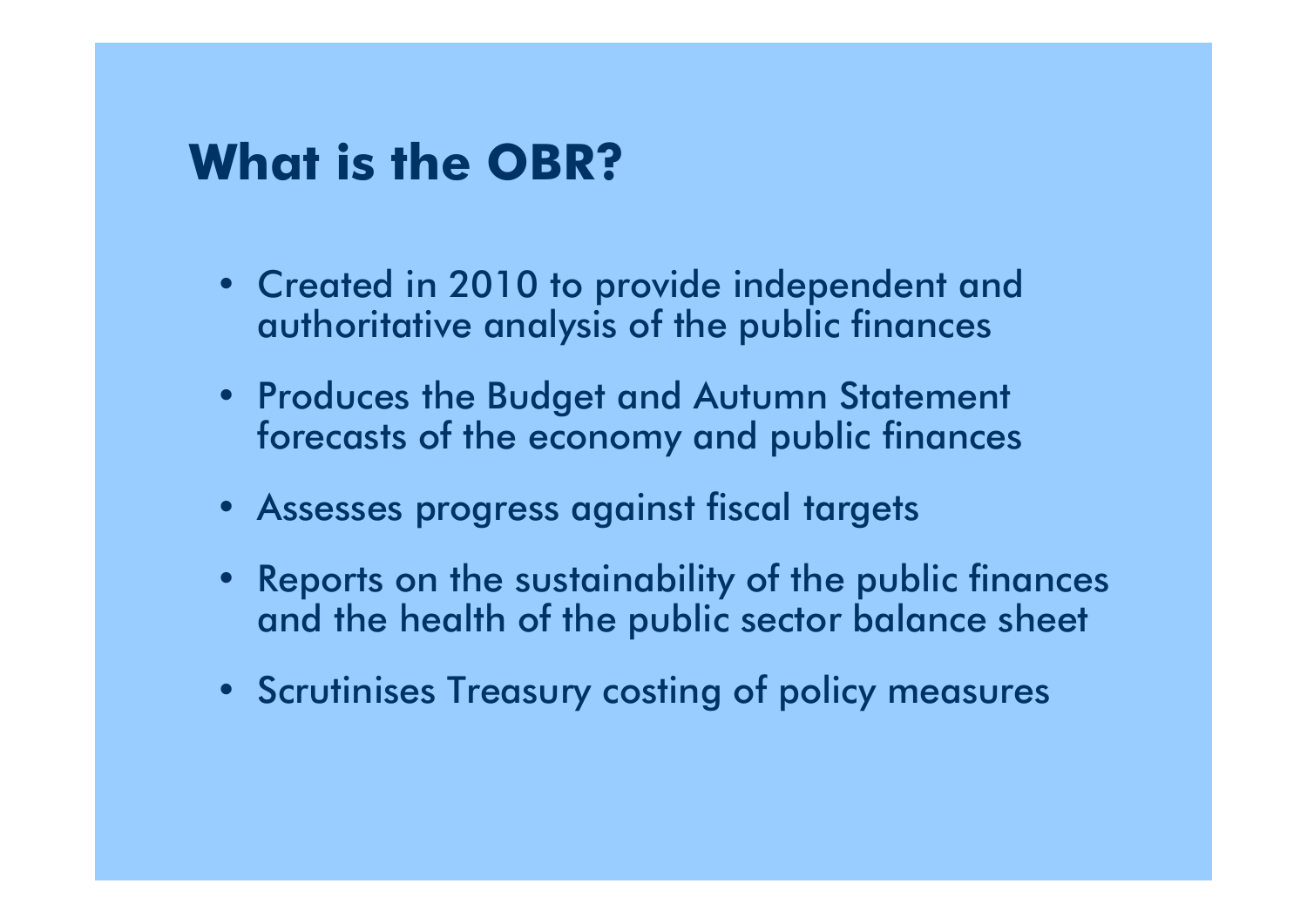## **The big picture**

- The recession and financial crisis were accompanied by a big increase in government borrowing
- Some of this extra borrowing was temporary
	- $\mathcal{L}_{\mathcal{A}}$ Deliberate stimulus measures (e.g. VAT cut)
	- $-$  Economic activity running below full capacity
- But some was likely to be persistent (i.e. 'structural')
	- Economic potential lower than expected pre-crisis
- Lab and Lib/Con spending cuts and tax increases in effect remove this additional structural borrowing
- But no-one can be sure how much borrowing *is* structural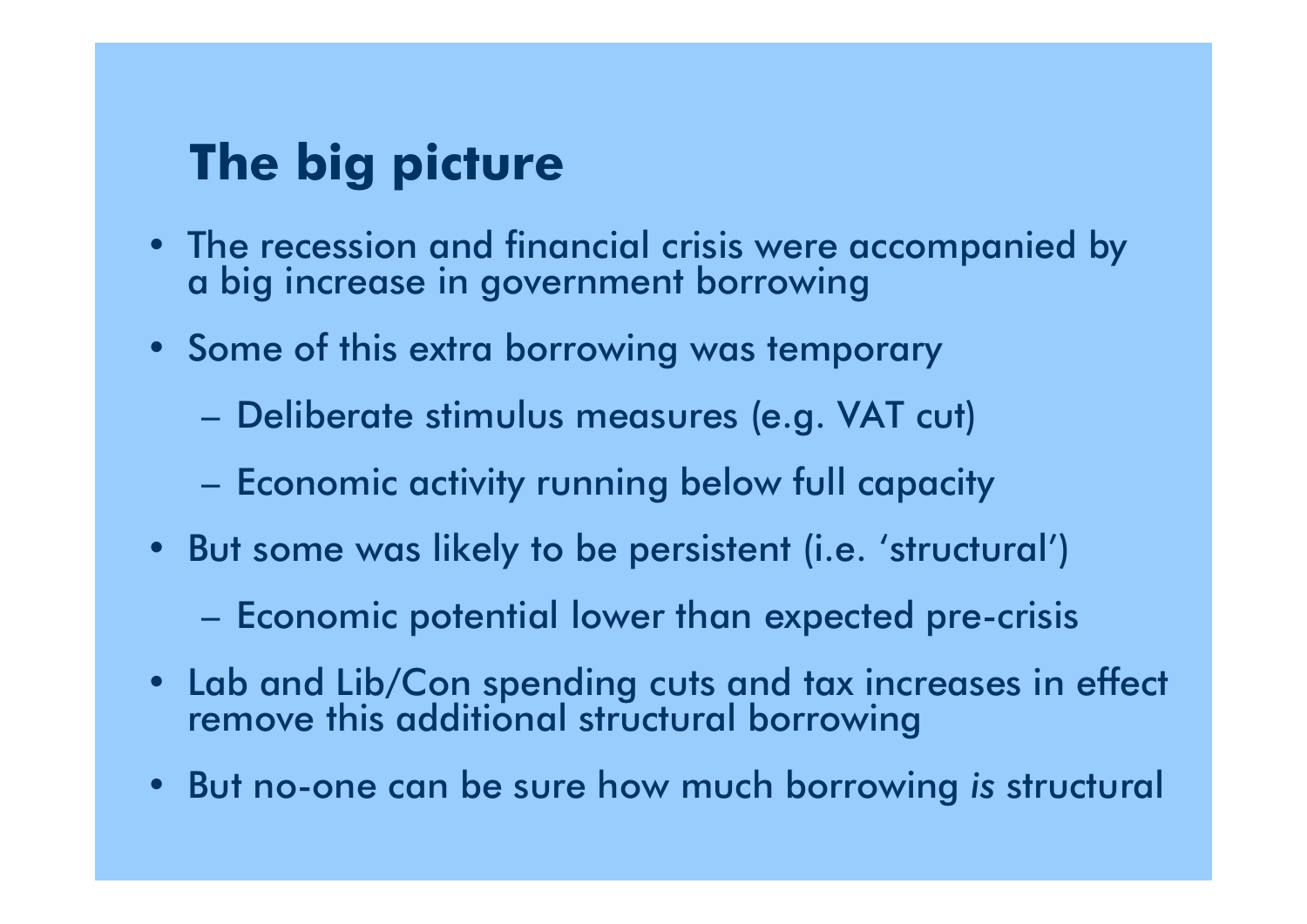#### **Public spending and revenues**

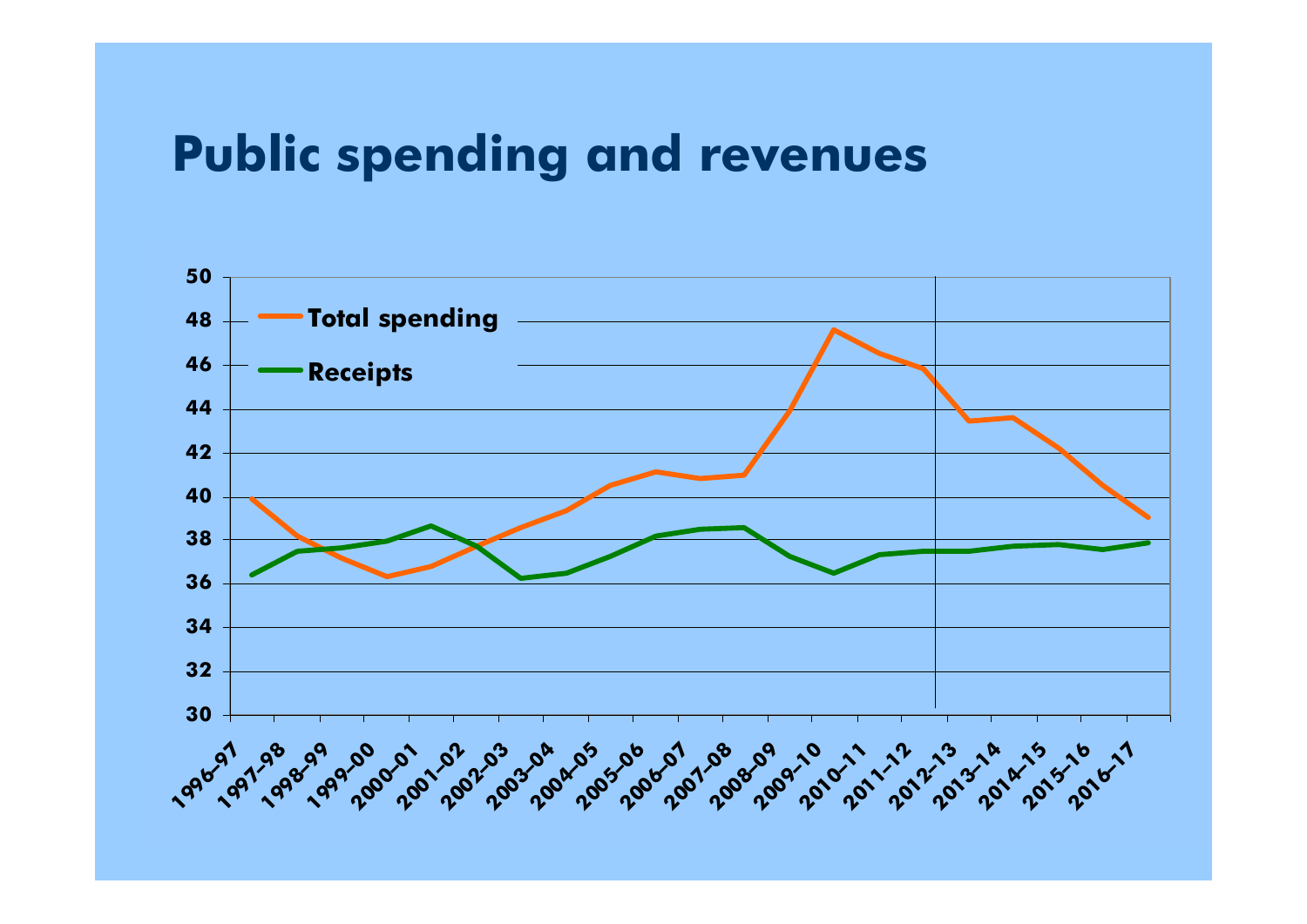### **Public spending and revenues**



Based on IFS interpretation of consolidation – direct effect only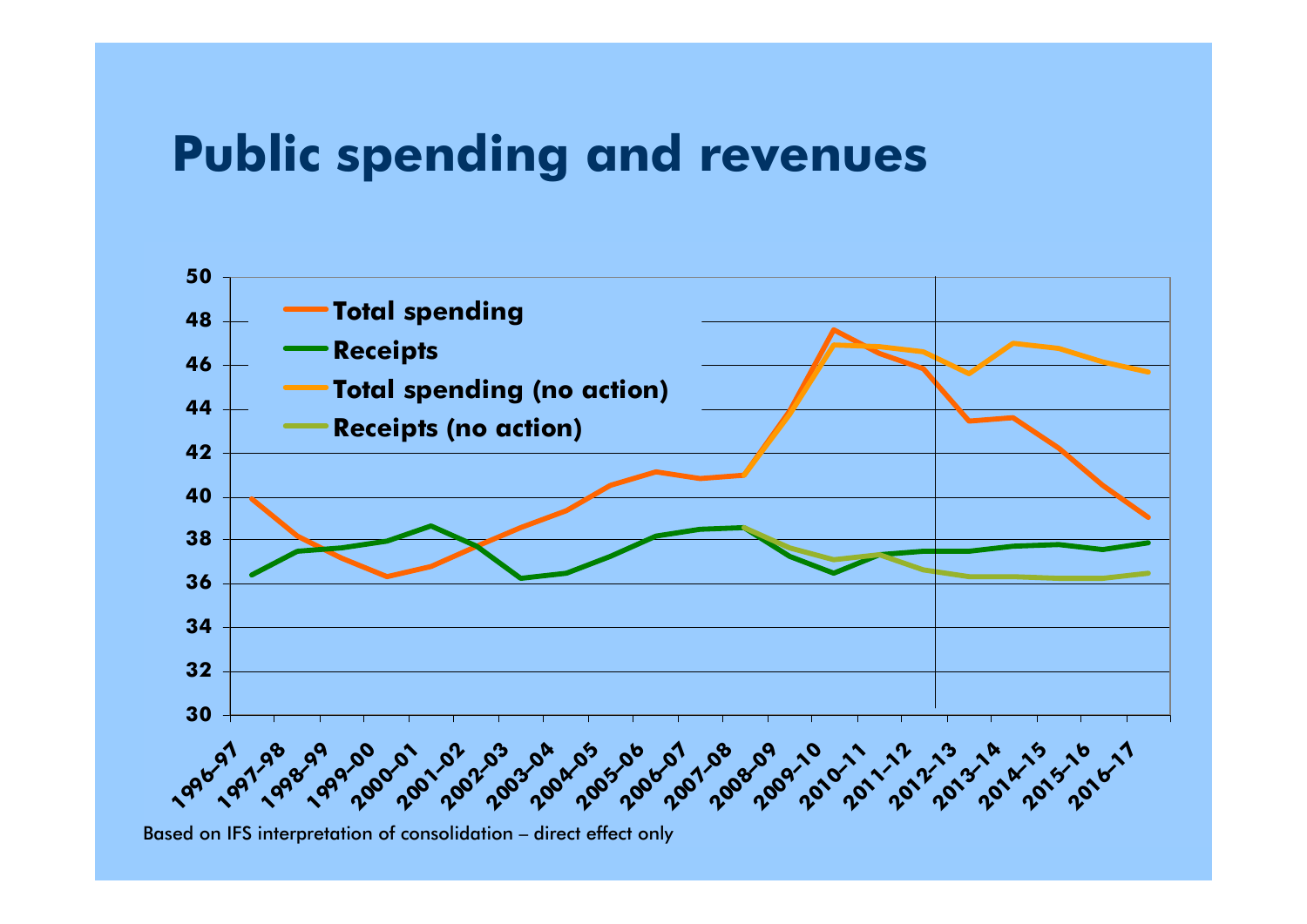## **The fiscal repair job**



2010 Spending Review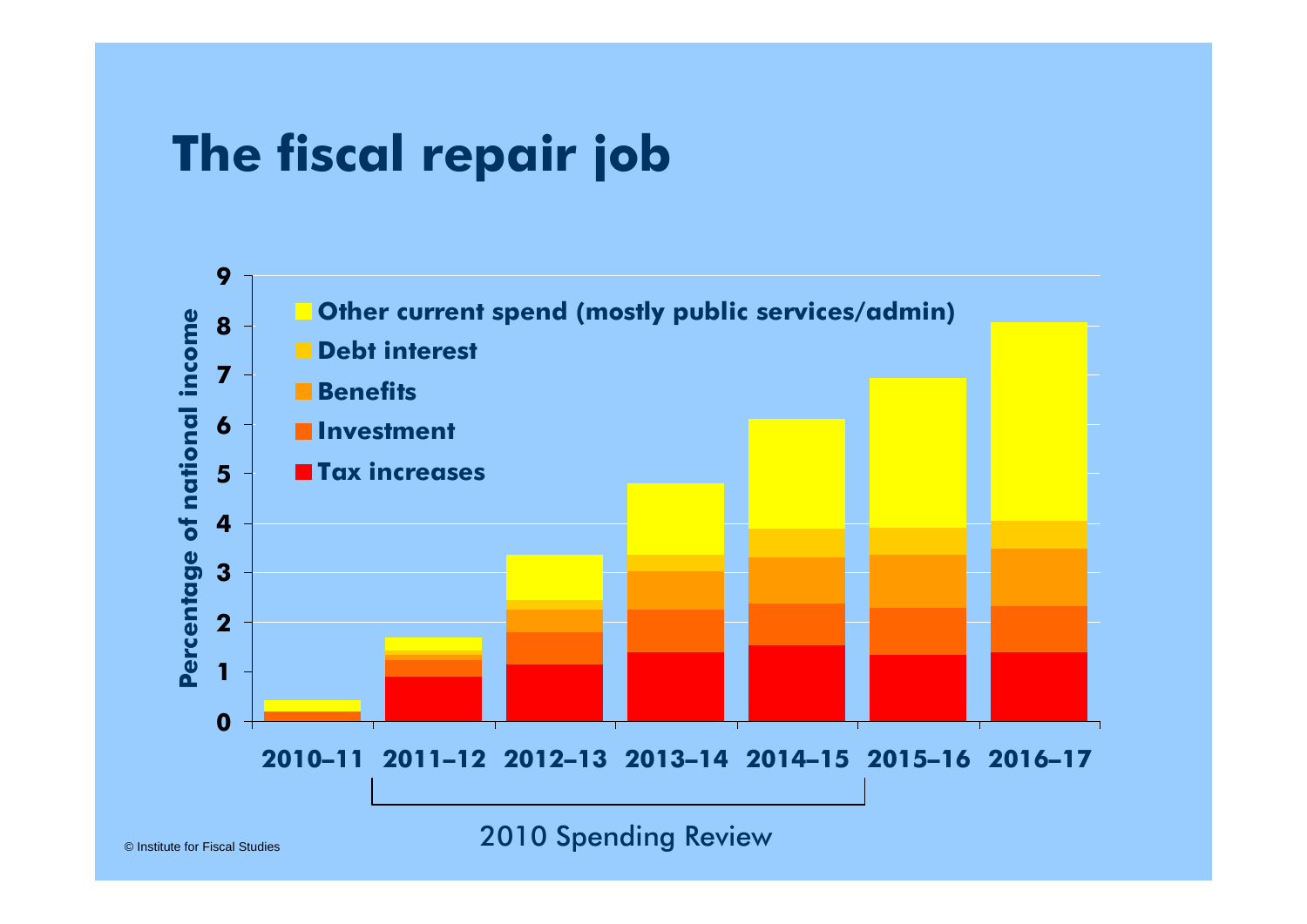#### **Implies big real public services cuts**



© Institute for Fiscal Studies Note: Figure shows total public spending less spending on welfare benefits and debt interest.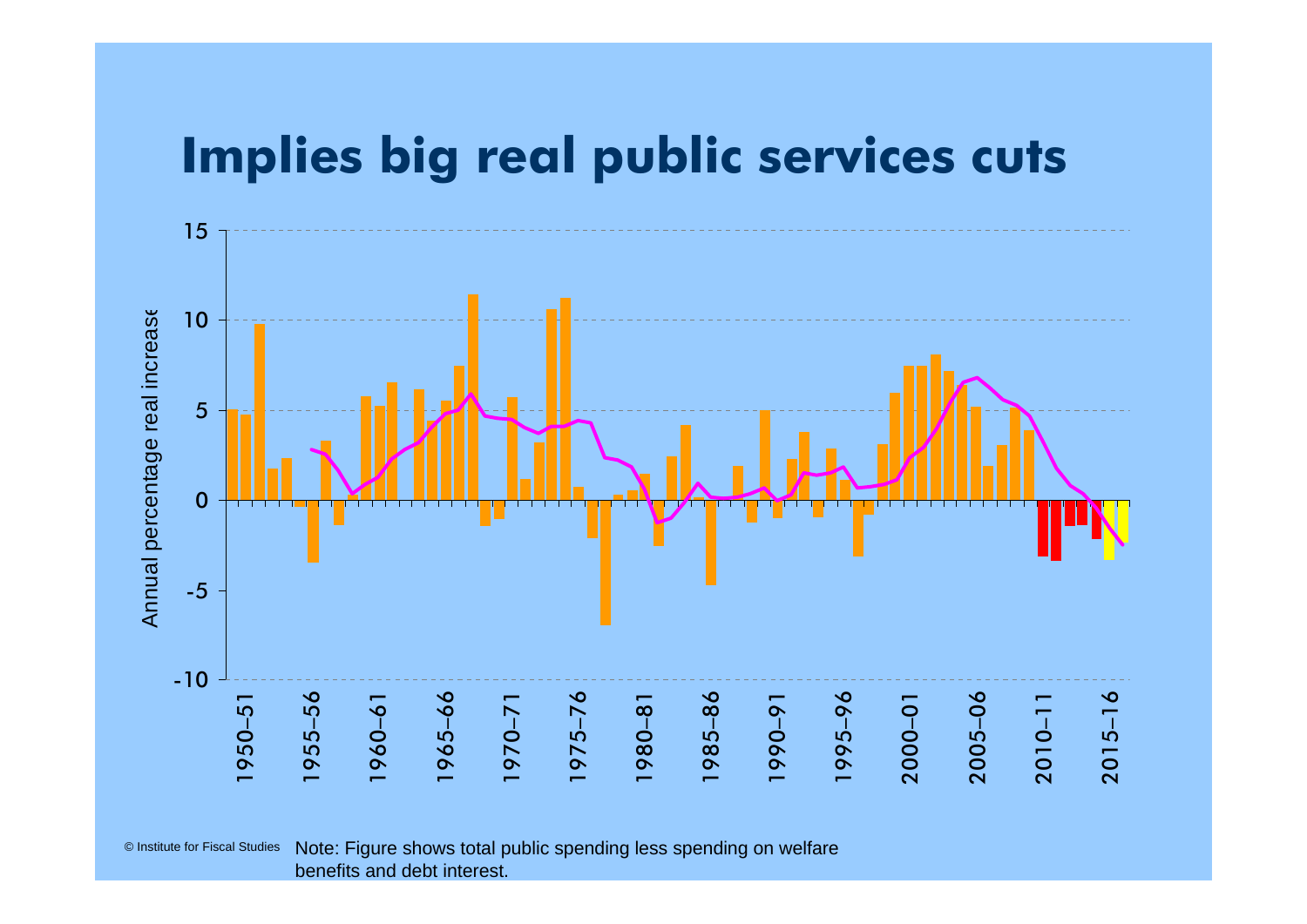# **Total local authority spending**

| Cumulative % change in real terms     | <b>Spending</b><br>review | 2015-16 &<br>2016-17 |
|---------------------------------------|---------------------------|----------------------|
| <b>Central government financed</b>    | $-13$                     |                      |
| Of which: DEL (public services)       | $-15$                     |                      |
| Of which: AME (benefits/pensions)     |                           |                      |
| <b>Self-financed</b>                  | $+11$                     |                      |
| Of which: council tax financed        | $+2$                      |                      |
| Other (inc national accounts adjusts) | $+3$                      |                      |
| <b>TOTAL</b>                          | $-8$                      |                      |
| <b>Memo: Total DEL</b>                | $-11$                     |                      |

- We forecast spending from income plus expected changes in reserves
- Broadest definition of local authority spending
- •Adjusted for academies moving from LAs to CG from 2011-12
- Growth in 'self-financed' buoyed by transfers to reserves in 2010-11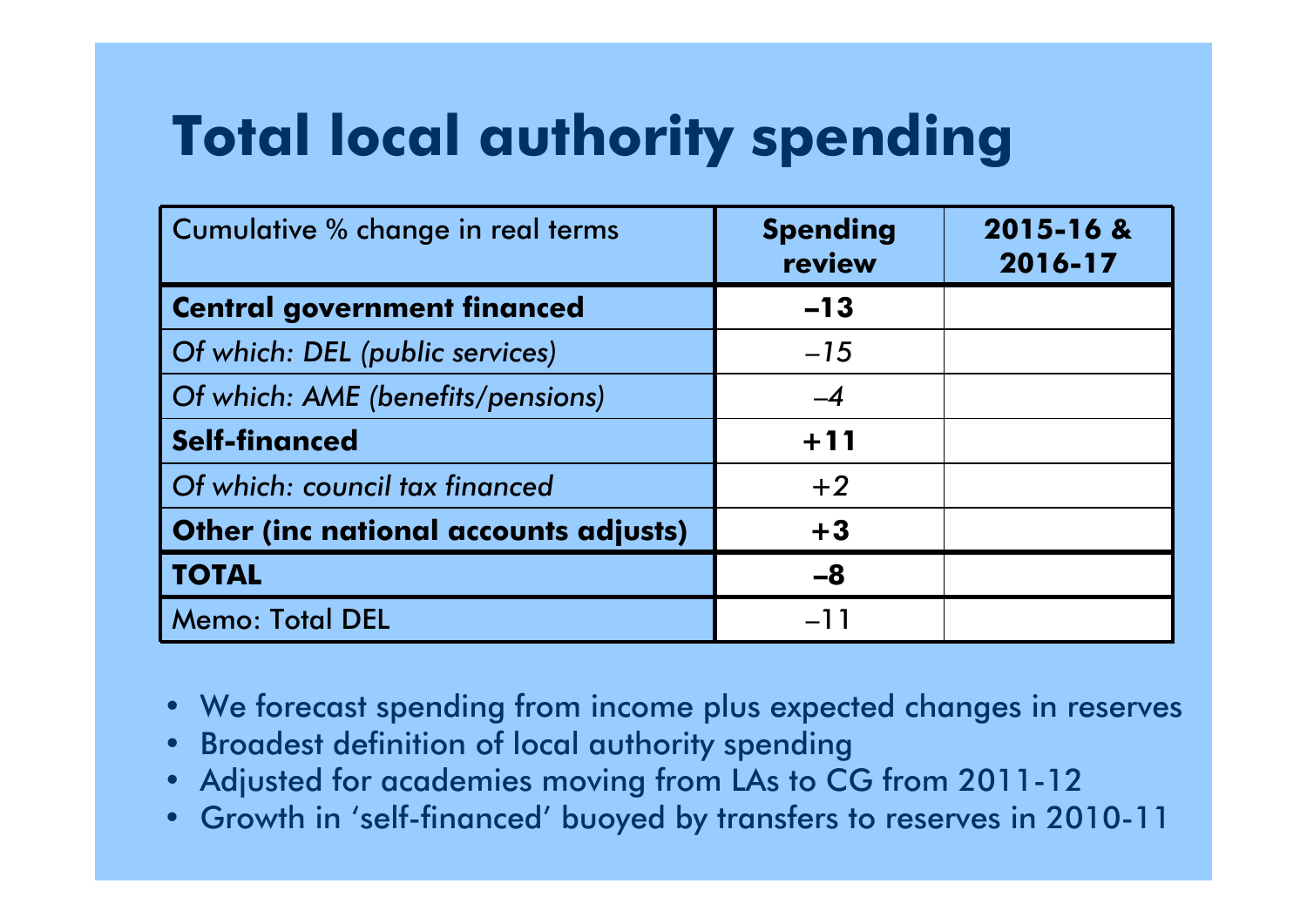# **Total local authority spending**

| Cumulative % change in real terms     | <b>Spending</b><br>review | 2015-16 &<br>2016-17 |
|---------------------------------------|---------------------------|----------------------|
| <b>Central government financed</b>    | $-13$                     | $-7$                 |
| Of which: DEL (public services)       | $-15$                     | $-8$                 |
| Of which: AME (benefits/pensions)     | $-4$                      | $-1$                 |
| <b>Self-financed</b>                  | $+11$                     | $+3$                 |
| Of which: council tax financed        | $+2$                      | $+3$                 |
| Other (inc national accounts adjusts) | $+3$                      | $-3$                 |
| <b>TOTAL</b>                          | $-8$                      | $-5$                 |
| <b>Memo: Total DEL</b>                | $-11$                     |                      |

- Post-SR numbers are top-down OBR assumptions, not plans
- Assumes DEL allocations consistent with total DEL and EFO pay view
- LAs assumed to be hit no harder than CG by DEL cuts
- 'Other spending' pattern reflects path of VAT refunds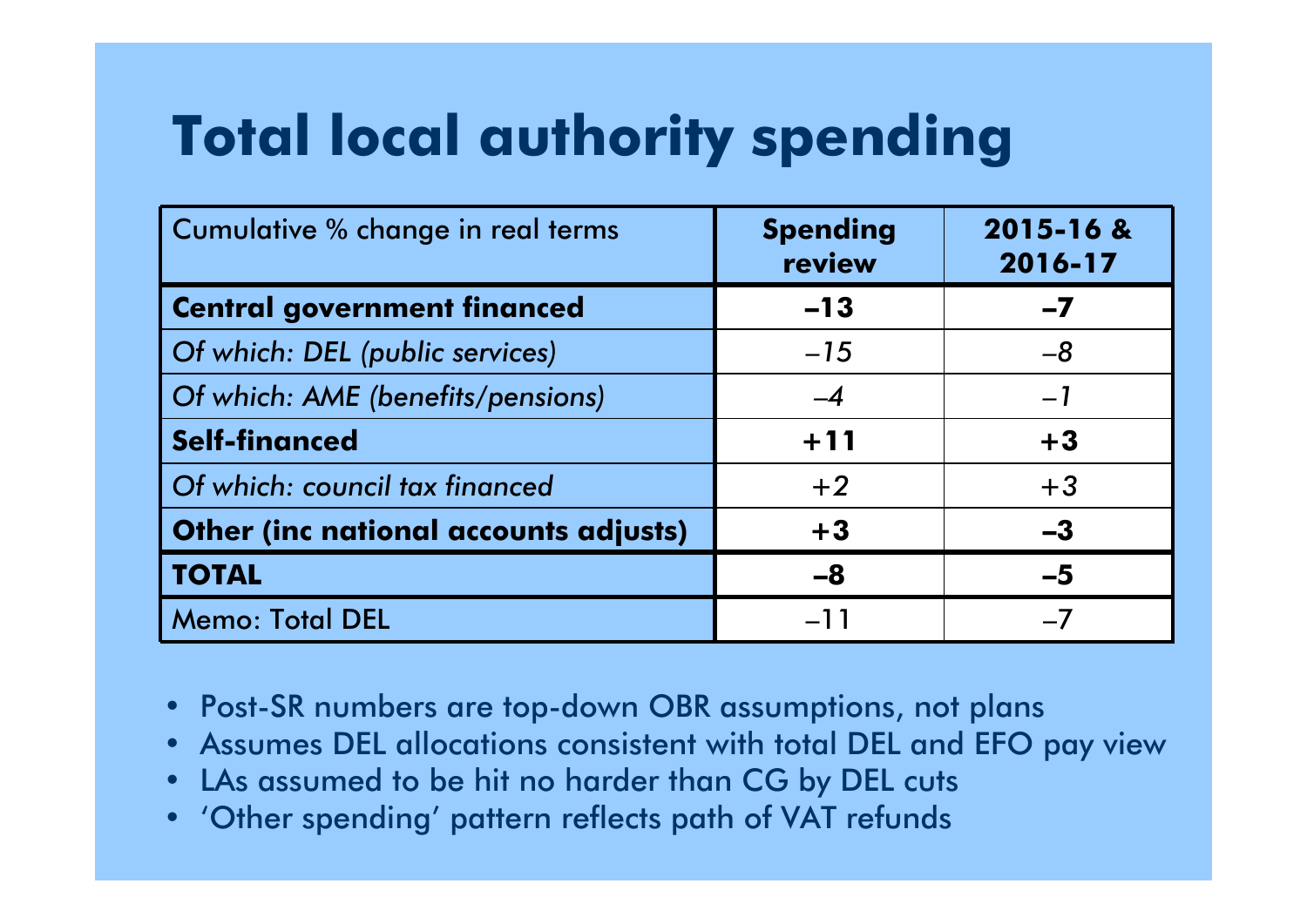## **What could change? (1)**

- The Government could change its mind about how much fiscal consolidation to do and at what pace
- For example, last November it pencilled in additional current DEL cuts in 2015-16 and 2016-17
- This reflected our view that weaker growth prospects and (crucially) weaker outlook for the productive potential of the economy meant that fiscal targets were more likely than not to be missed
	- Balance structural current budget five years ahead
	- Have debt falling as share of GDP in 2015-16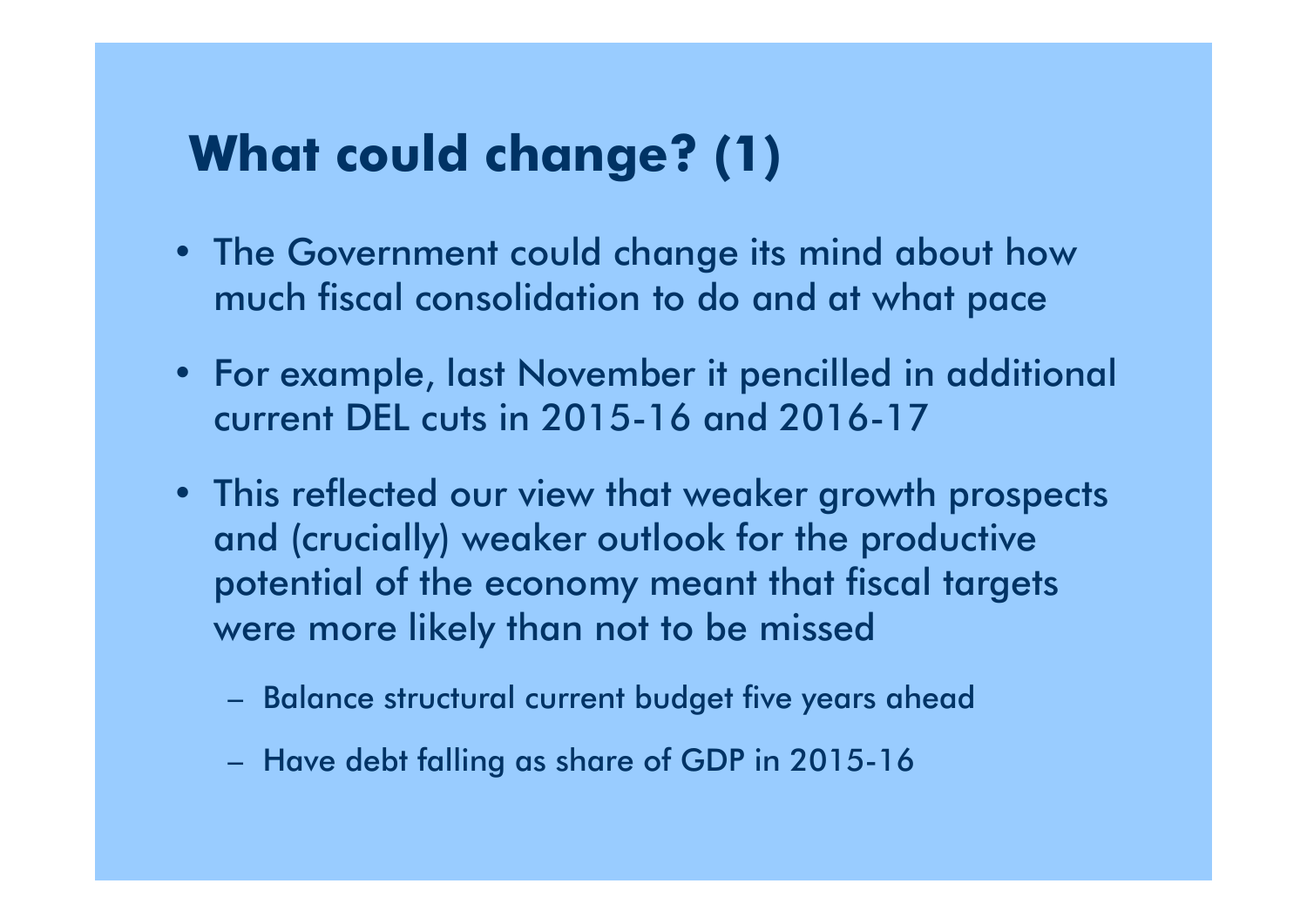## **What could change? (2)**

- Weak outturn data and euro drama have pushed down outside growth forecasts
- Temporarily weaker growth (and higher cyclical borrowing) would not make structural current budget significantly harder to balance, but might well make it harder to get debt falling by 2015-16
- Further damage to functioning of banking system (perhaps from disorderly euro-outcome) might hit potential output and increase structural deficit
- But huge uncertainty about the hit to potential GDP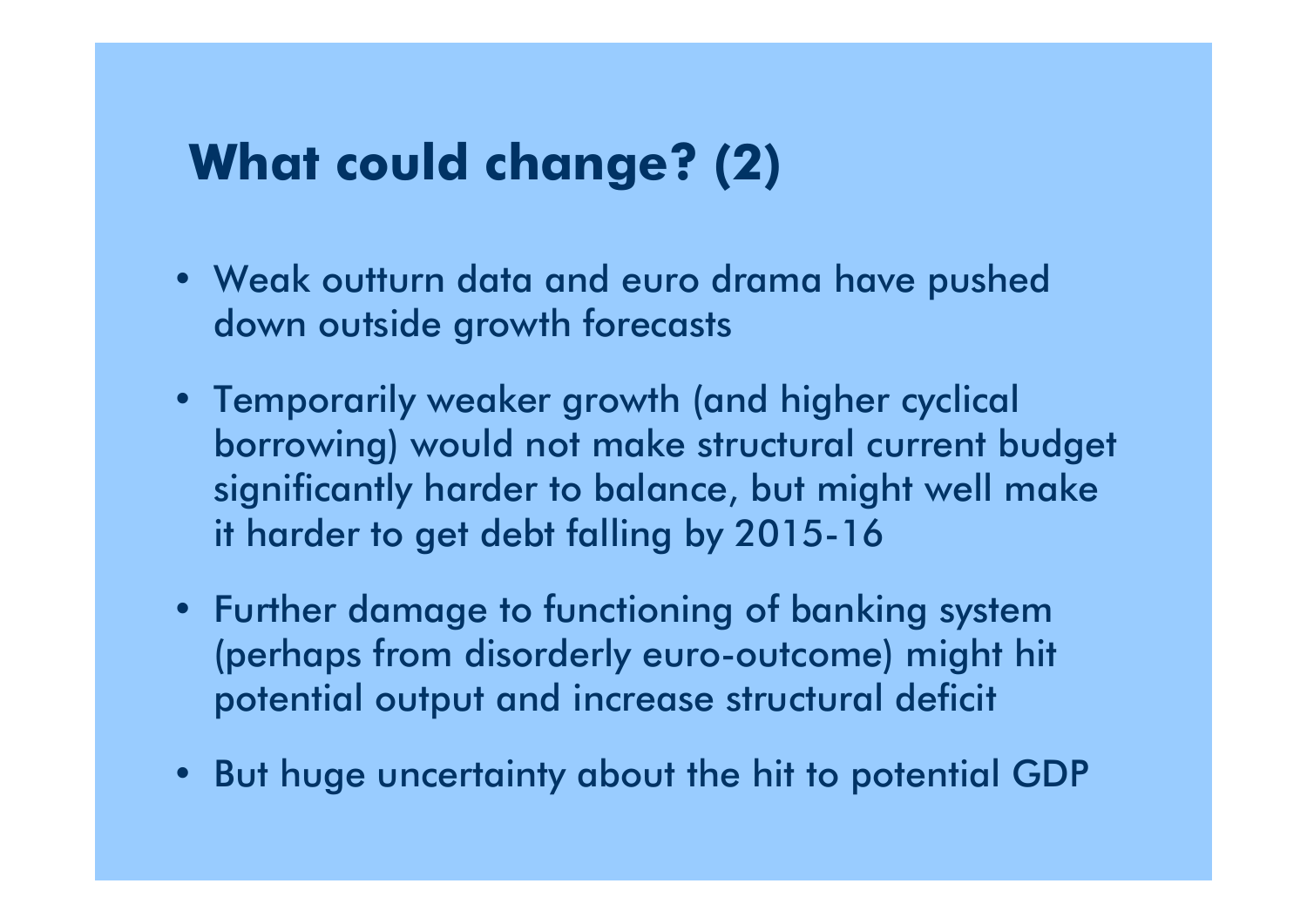### **Forecasts of economic potential**